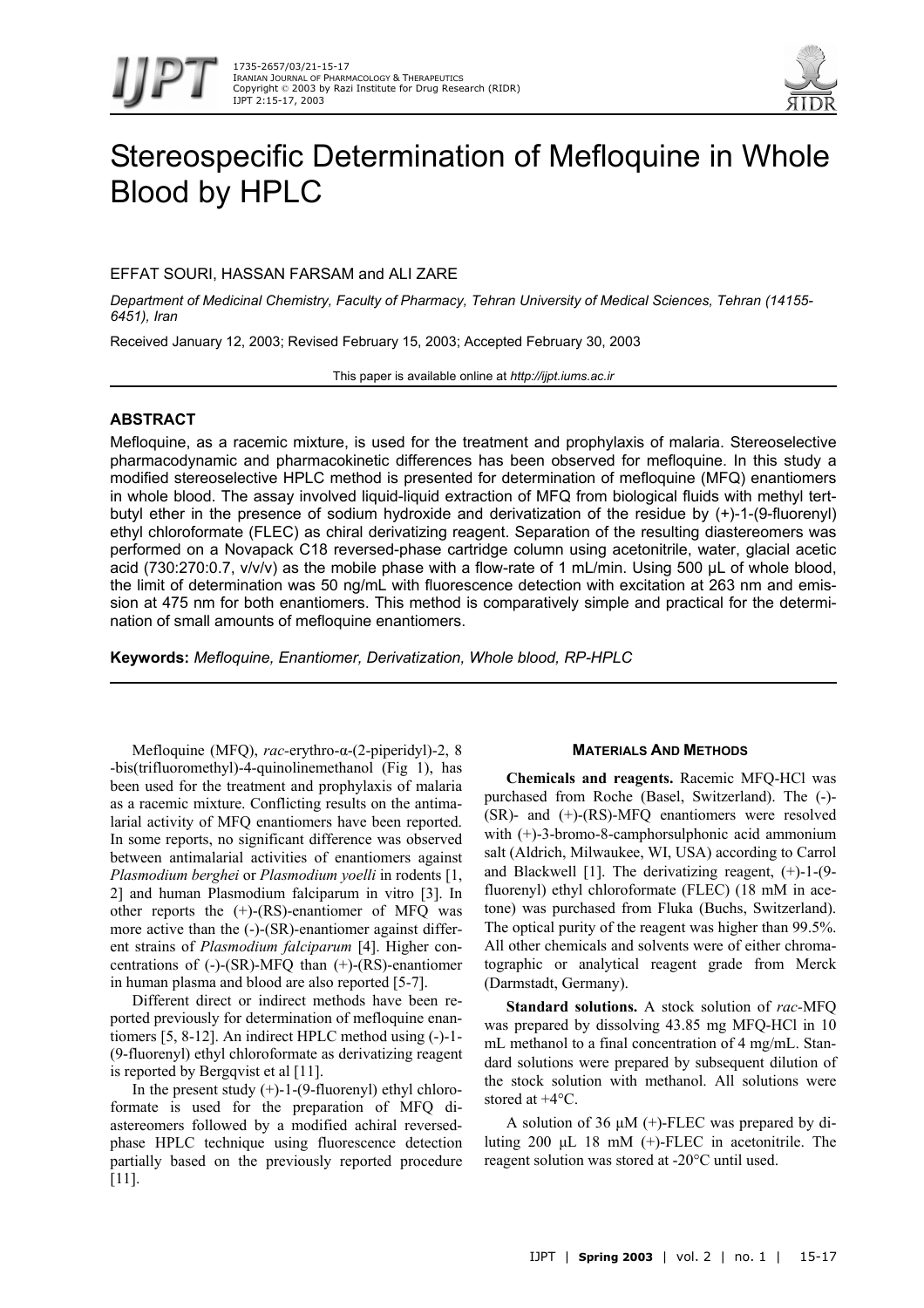<span id="page-1-0"></span>

(+)-Mefloquine 11R, 2'S



(-)-Mefloquine 11S, 2'R



*rac*-9-(fluorenyl) ethyl chloroforma

**Fig 1.** Chemical structure of mefloquine (MFQ) and derivatizing reagent.

Borate buffer (43 mM) was prepared by dissolving 0.26 g boric acid and 0.32 g potassium chloride in approximately 80 mL distilled water, adjusted to pH 8.5 with 1M sodium hydroxide solution and made to 100 mL volume with water.

**Chromatographic conditions.** The chromatographic system consisted of a 510 HPLC pump, a WISP 717 autoinjector, a 486 fluorescence detector and a 476 integrator (Waters Milford, MA, USA).

The reversed-phase system consisted of a Novapak C18 (150 mm x 3.9 mm, 5 µm) cartridge column (Waters, Milford, MA) and a mobile phase of acetonitrilewater-glacial acetic acid (730:270:0.7,  $v/v/v$ ) at a flow rate of 1 mL/min. Fluorescence detection was performed using a detector with excitation at 263 nm and emission at 475 nm.

**Sample preparation.** Frozen blood samples were thawed and allowed to reach room temperature. A 500 µL aliquot of blood was placed into a siliconized glass test tube, 50 µL of standard solution of mefloquine was added, mixed, capped and left at room temperature for 20 min. 500 µL of sodium hydroxide 0.2 N and 5 mL of methyl tert-butyl ether were added successively. The test tube was vortex-mixed for 30 s and centrifuged at 1000 g for 10 min. The organic layer was transferred to a clean siliconized test tube and evaporated to dryness at 60°C under nitrogen.

**Derivatization.** The extraction residue was reconstituted in 100  $\mu$ L of 36  $\mu$ M (+)-FLEC and 50  $\mu$ L (43 mM) borate buffer. The mixture was vortexed and allowed to react at room temperature for 40 min. After centrifugation at 1000 g for 10 min, 20 µL of the solution were loaded into the HPLC column.

**Calibration, accuracy and precision.** Calibration curves were prepared by spiking (500 µL blank human blood) with 50  $\mu$ L of MFQ standard solution to give final concentrations in the range of 50-2000 ng/mL. The sample extraction, derivatization and HPLC analysis was performed as described above. Calibration curves were constructed by plotting the measured peak area of each MFQ diastereomer versus concentrations of each enantiomer of MFQ in blood.

The accuracy and precision of the method were calculated by determination of three replicate samples of MFQ at concentrations of 50, 100, 500 and 2000 ng/mL of each enantiomer on three separate days.

## **RESULTS AND DISCUSSION**

The proposed HPLC technique is based on the method reported by Bergqvist et al [11] with some modifications. Derivatization of MFQ enatiomers was performed using (+)-FLEC instead of (-)-FLEC. Various columns and different combinations of mobile

<span id="page-1-1"></span>

| <b>Table 1.</b> Accuracy and precision in spiked blood $(n=9)$ ; three sets for three days) |  |  |
|---------------------------------------------------------------------------------------------|--|--|
|                                                                                             |  |  |

| <b>Concentration added</b><br>(ng/mL) |                          | $(-)$ - $(SR)$ -Mefloquine |           |                   | (+)-(RS)-Mefloquine |           |  |
|---------------------------------------|--------------------------|----------------------------|-----------|-------------------|---------------------|-----------|--|
|                                       | Calculated               | $\%$ C.V.                  | $%$ Error | Calculated        | $\%$ C.V.           | $%$ Error |  |
|                                       | $(\text{mean} \pm S.D.)$ |                            |           | (mean±S.D.)       |                     |           |  |
| Intra-day $(n=3)$                     |                          |                            |           |                   |                     |           |  |
| 50                                    | $49.6 \pm 5.8$           | 11.6                       | $-0.8$    | $51.9 \pm 5.2$    | 10.0                | 3.8       |  |
| 100                                   | $100.2 \pm 5.4$          | 5.4                        | 0.2       | $103.6 \pm 5.9$   | 5.7                 | 3.6       |  |
| 500                                   | $508.4 \pm 22.9$         | 4.5                        | 1.7       | $523.3 \pm 35.7$  | 6.8                 | 4.7       |  |
| 2000                                  | $1976.6 \pm 58.4$        | 2.9                        | $-1.2$    | $1969.2 \pm 77.3$ | 3.9                 | $-1.5$    |  |
| Inter-day $(n=9)$                     |                          |                            |           |                   |                     |           |  |
| 50                                    | $51.6 \pm 7.0$           | 13.5                       | 3.2       | $52.3 \pm 6.7$    | 12.8                | 4.6       |  |
| 100                                   | $100.5 \pm 4.7$          | 4.7                        | 0.5       | $101.3 \pm 6.5$   | 6.4                 | 1.3       |  |
| 500                                   | $505.1 \pm 31.9$         | 6.3                        | 1.0       | $512.8 \pm 29.2$  | 5.7                 | 2.6       |  |
| 2000                                  | $1999.6 \pm 47.1$        | 2.4                        | $-0.0$    | $1985.2 \pm 83.1$ | 4.2                 | $-0.7$    |  |